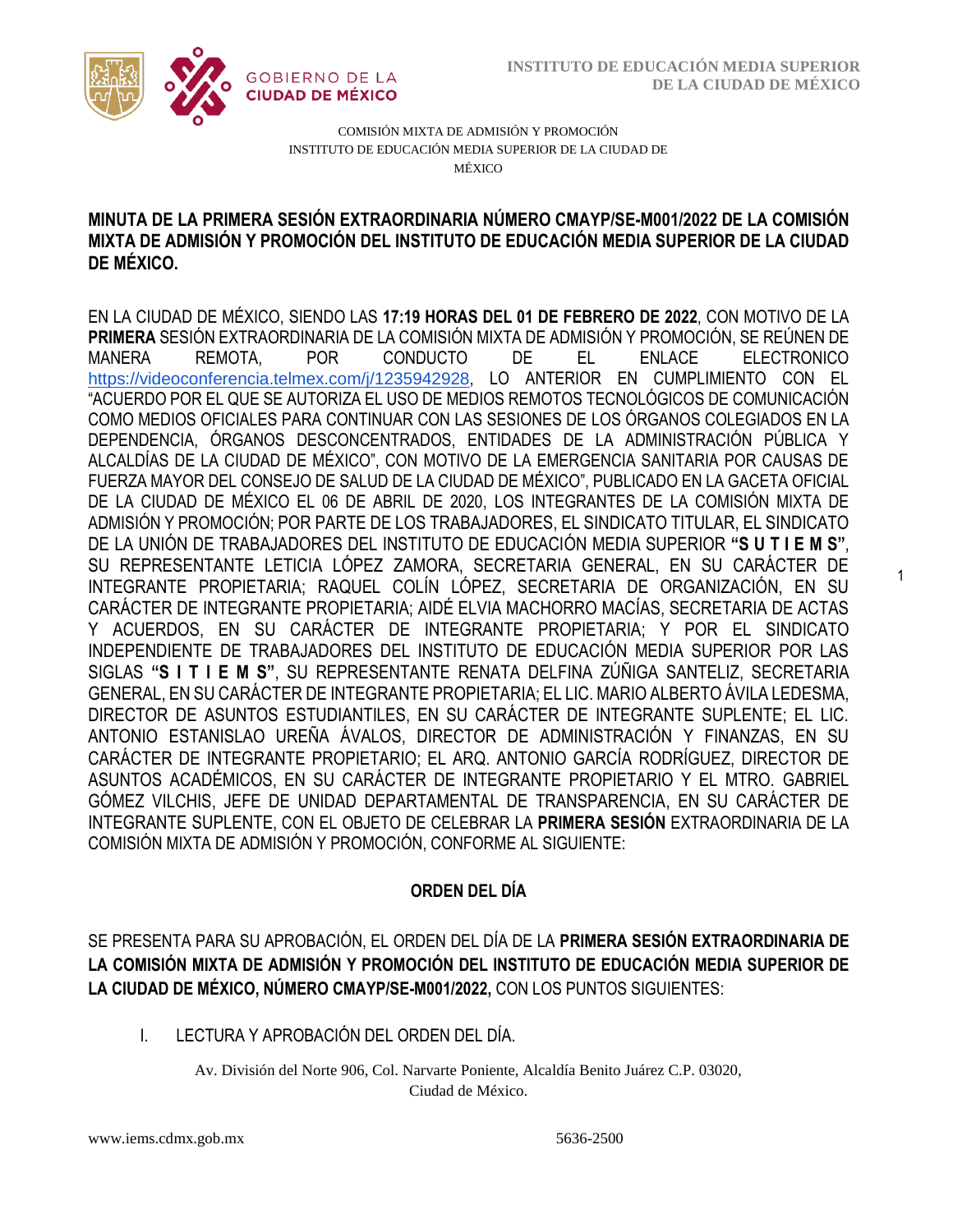

COMISIÓN MIXTA DE ADMISIÓN Y PROMOCIÓN INSTITUTO DE EDUCACIÓN MEDIA SUPERIOR DE LA CIUDAD DE MÉXICO

# II. SE PRESENTA PARA SU APROBACIÓN EL DICTAMEN **DIC-IEMS-CMAYP-004-2022.**

# **M I N U T A**

**PRIMERO.** DE ACUERDO CON LA LISTA DE ASISTENCIA DE LOS INTEGRANTES DE LA COMISIÓN, EXISTE QUÓRUM LEGAL VÁLIDO PARA LLEVAR A CABO LA PRIMERA SESIÓN EXTRAORDINARIA DE LA COMISIÓN MIXTA DE ADMISIÓN Y PROMOCIÓN.

LAS PERSONAS INTEGRANTES DE LA COMISIÓN MIXTA DE ADMISIÓN Y PROMOCIÓN DEL INSTITUTO DE EDUCACIÓN MEDIA SUPERIOR DE LA CIUDAD DE MÉXICO APRUEBAN POR UNANIMIDAD, EL ORDEN DEL DÍA DE LA PRIMERA SESIÓN EXTRAORDINARIA CON LOS PUNTOS SIGUIENTES:

- I. LECTURA Y APROBACIÓN DEL ORDEN DEL DÍA.
- II. SE PRESENTA PARA SU APROBACIÓN EL DICTAMEN **DIC-IEMS-CMAYP-004-2022.**

**SEGUNDO. -** LOS INTEGRANTES DE LA COMISIÓN MIXTA DE ADMISIÓN Y PROMOCIÓN TOMAN CONOCIMIENTO Y APRUEBAN EN TODAS Y CADA UNA DE SUS PARTES EL DICTAMEN **DIC-IEMS-CMAYP-004-2022** PARA TODOS LOS EFECTOS ADMINISTRATIVOS CORRESPONDIENTES.

**TERCERO.** –LOS ACUERDOS TOMADOS EN LA PRESENTE SESIÓN, SON VÁLIDOS Y SURTIRÁN SUS EFECTOS LEGALES Y JURÍDICOS EN TÉRMINOS DE LO DISPUESTO POR EL NUMERAL TERCERO, PÁRRAFO SÉPTIMO Y OCTAVO DEL "ACUERDO POR EL QUE SE AUTORIZA EL USO DE MEDIOS REMOTOS TECNOLÓGICOS DE COMUNICACIÓN COMO MEDIOS OFICIALES PARA CONTINUAR CON LAS SESIONES DE LOS ÓRGANOS COLEGIADOS EN LA DEPENDENCIA, ÓRGANOS DESCONCENTRADOS, ENTIDADES DE LA ADMINISTRACIÓN PÚBLICA Y ALCALDÍAS DE LA CIUDAD DE MÉXICO, CON MOTIVO DE LA EMERGENCIA SANITARIA POR CAUSAS DE FUERZA MAYOR DEL CONSEJO DE SALUD DE LA CIUDAD DE MÉXICO", PUBLICADO EN LA GACETA OFICIAL DE LA CIUDAD DE MÉXICO EL 06 DE ABRIL DE 2020.

**CUARTO. -** LOS INTEGRANTES DE LA COMISIÓN EXPRESARON SU CONSENTIMIENTO, LA QUE SURTIRÁ EFECTOS LEGALES A PARTIR DE SU PUBLICACIÓN EN LA PÁGINA OFICIAL DEL INSTITUTO DE CONFORMIDAD CON EL NUMERAL TERCERO DE LA PRESENTE MINUTA, Y LAS FIRMAS AUTÓGRAFAS DE LOS QUE EN ELLA INTERVINIERON SE ASENTARÁN UNA VEZ TERMINADA LA EMERGENCIA SANITARIA.

# **ESTE DOCUMENTO SE FIRMA SIENDO LAS 22:00 HORAS DEL 01 DE FEBRERO DE 2022----------------------------**

Av. División del Norte 906, Col. Narvarte Poniente, Alcaldía Benito Juárez C.P. 03020, Ciudad de México.

**--------------------------------------------------------------------------------------------------------------------------------------------------------**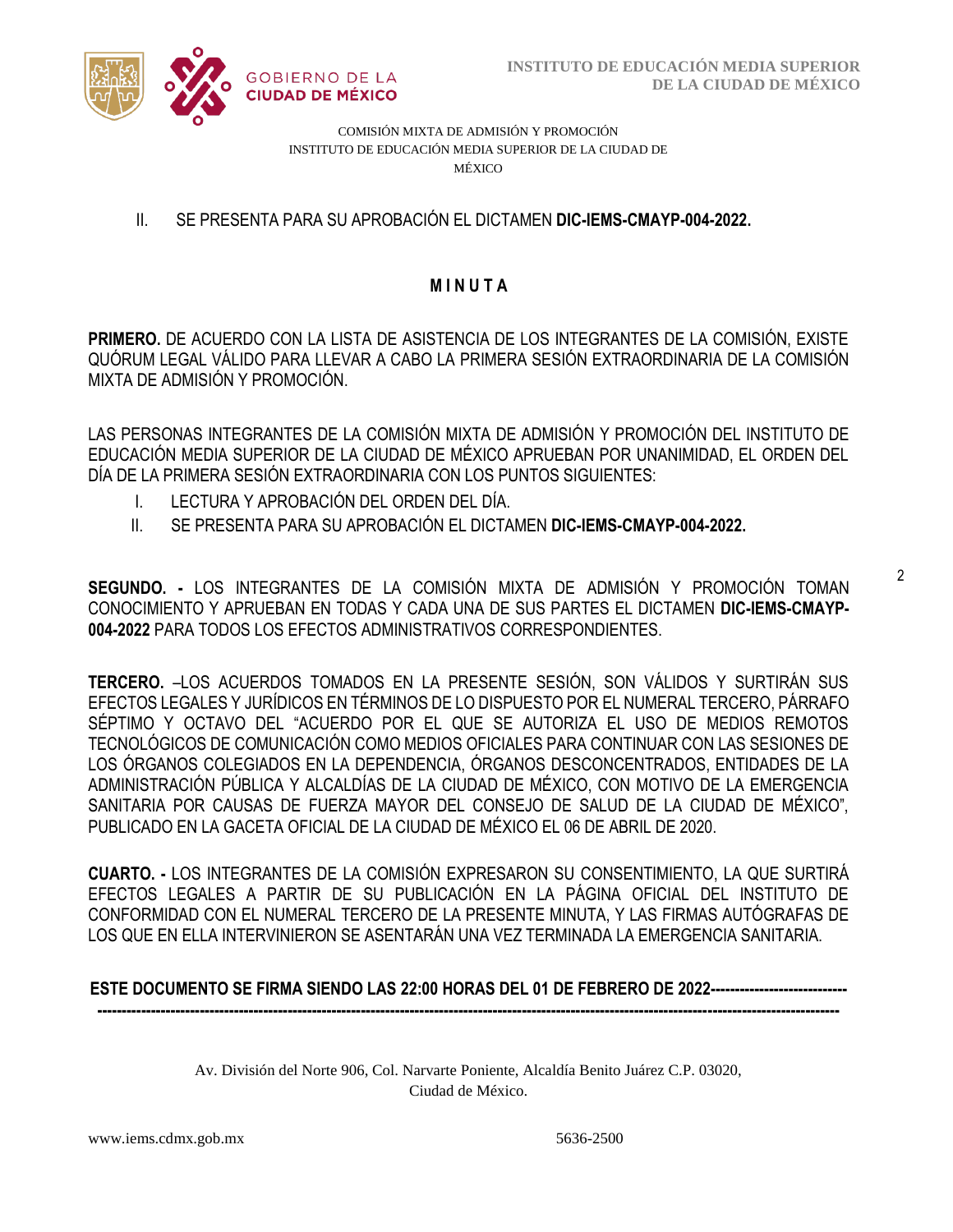

**INSTITUTO DE EDUCACIÓN MEDIA SUPERIOR DE LA CIUDAD DE MÉXICO**

COMISIÓN MIXTA DE ADMISIÓN Y PROMOCIÓN INSTITUTO DE EDUCACIÓN MEDIA SUPERIOR DE LA CIUDAD DE MÉXICO

# POR PARTE DE LOS TRABAJADORES DEL IEMS **FIRMAN LAS PARTES**

# **LETICIA LÓPEZ ZAMORA RENATA DELFINA ZÚÑIGA SANTELIZ**

INTEGRANTE PROPIETARIA SECRETARIA GENERAL DEL SINDICATO DE LA UNIÓN DE TRABAJADORES DEL INSTITUTO DE EDUCACIÓN MEDIA SUPERIOR (SUTIEMS)

#### INTEGRANTE PROPIETARIA

SECRETARIA GENERAL DEL SINDICATO INDEPENDIENTE DE TRABAJADORES DEL INSTITUTO DE EDUCACIÓN MEDIA SUPERIOR (SITIEMS)

# **RAQUEL COLÍN LÓPEZ AIDÉ ELVIA MACHORRO MACÍAS**

INTEGRANTE PROPIETARIA

SECRETARIA DE ORGANIZACIÓN DEL SINDICATO DE LA UNIÓN DE TRABAJADORES DEL INSTITUTO DE EDUCACIÓN MEDIA SUPERIOR (SUTIEMS)

INTEGRANTE PROPIETARIA

SECRETARIA DE ACTAS Y ACUERDOS DEL SINDICATO DE LA UNIÓN DE TRABAJADORES DEL INSTITUTO DE EDUCACIÓN MEDIA SUPERIOR (SUTIEMS)

Av. División del Norte 906, Col. Narvarte Poniente, Alcaldía Benito Juárez C.P. 03020, Ciudad de México.